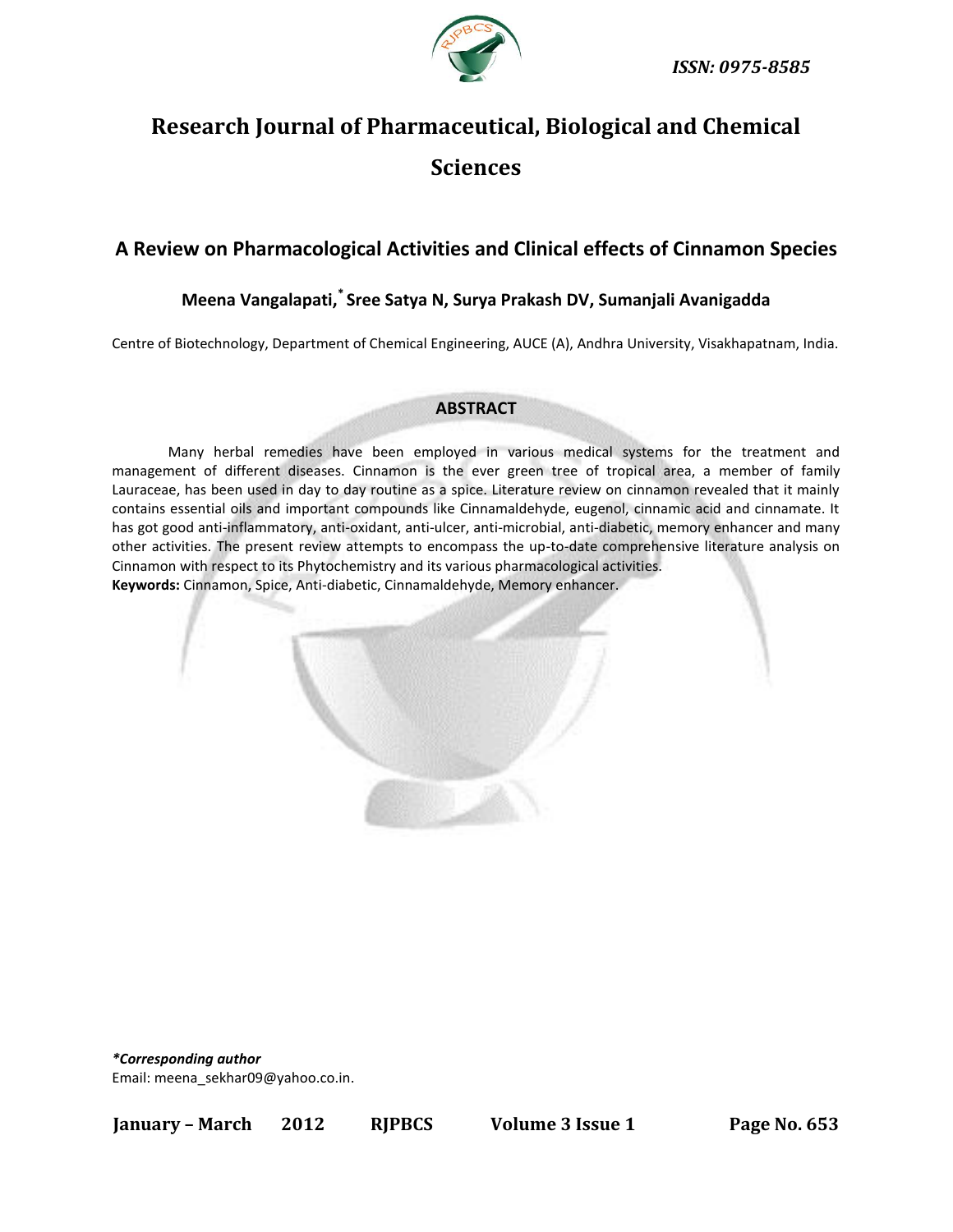

## **INTRODUCTION**

Herbs have been called part of "Nature's pharmacy." Although their action can in some ways be similar to modern drugs, herbal remedies are generally gentler and safer. Many of the drugs used in conventional medicine are derived from herbs. Herbalism uses the whole plant or whole parts of the plant, such as the leaves, the flowers, or the roots. Using the whole plant helps decreases the side effects that may occur when using isolated components. Herbs are plants actually grown fresh or purchased in dried form. They include the tropical aromatics, such as pepper, cinnamon and cloves etc.

Spices are mainly used for flavouring and they also have certain medicinal properties and are used in pharmaceutical, perfumery, cosmetics and several other industries. A spice is a dried [seed,](http://en.wikipedia.org/wiki/Seed) [fruit,](http://en.wikipedia.org/wiki/Fruit) [root,](http://en.wikipedia.org/wiki/Root) [bark](http://en.wikipedia.org/wiki/Bark) or [vegetative substance](http://en.wikipedia.org/wiki/Vegetable) used in [nutritionally](http://en.wikipedia.org/wiki/Nutrition) insignificant quantities as a [food additive](http://en.wikipedia.org/wiki/Food_additive) for [flavour,](http://en.wikipedia.org/wiki/Flavor) [colour,](http://en.wikipedia.org/wiki/Food_coloring) or as a preservative that kills harmful bacteria or prevents their growth. Many spices are used for other purposes, such as medicine, [religious rituals,](http://en.wikipedia.org/wiki/Ritual#Religious_rituals) cosmetics, [perfumery,](http://en.wikipedia.org/wiki/Perfumery) or for eating as vegetables. Cinnamon is a [spice](http://en.wikipedia.org/wiki/Spice) obtained from the inner bark of several trees from the genus [Cinnamomum](http://en.wikipedia.org/wiki/Cinnamomum) that is used in both sweet and savoury foods. The word cinnamon comes from the Greek **kinnamomon.**



There are four main varieties of cinnamon, Ceylon cinnamon (Cinnamomum zeylanicum), and Cassia cinnamon (Cinnamomum cassia) are the most popular. **Ceylon cinnamon** is sometimes called **"true cinnamon".**

## **Cassia: Indonesian Cassia, Saigon (Vietnamese) Cinnamon, Chinese Cinnamon**

- **Cassia cinnamon**, from the cassia tree, is native to Southeast Asia, especially southern China and northern Vietnam. It has the strong, spicy-sweet flavour.
- **Vietnamese cassia (Saigon cinnamon, Cinnamomum loureiroii) and Chinese cassia**  (Cinnamomum aromaticum) are the sweetest and strongest varieties. Vietnamese cinnamon is considered as world's **finest cinnamon** and the Chinese cassia are not only sweeter, but more aromatic and more powerful ("spicier") than the Indonesian Korintje cassia.
- **Korintje cassia cinnamon comes from Indonesia**, usually Sumatra (Cinnamomum burmannii). It comes in A, B and C grades. C-grade cinnamon, and can be bitter and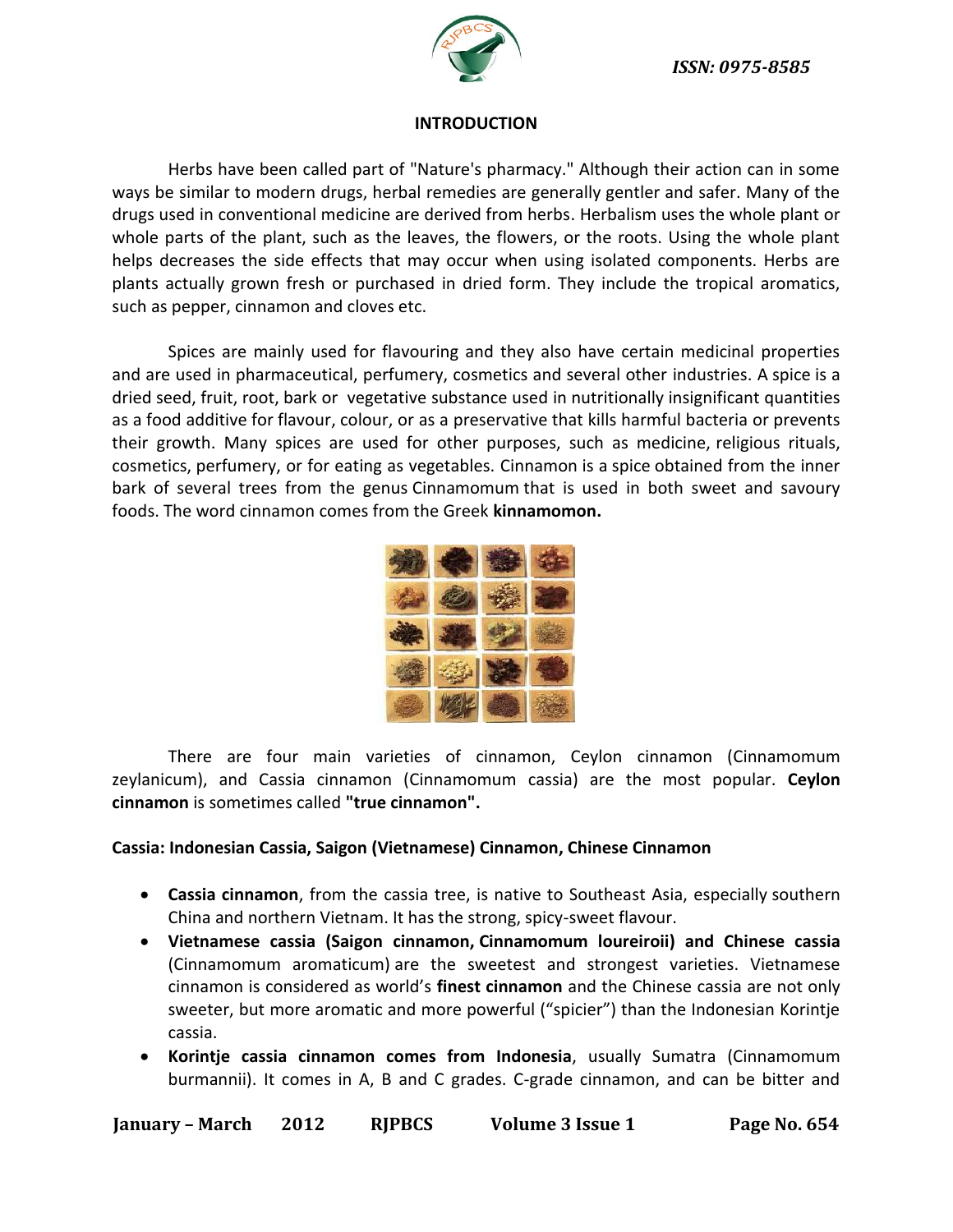

astringent. A-grade Korintje cassia is sweet and mellow. According to the Food and Agriculture Association, Indonesia produces 40% of the world's Cassia cinnamon.

## **Ceylon Cinnamon or "True" Cinnamon**

- **Ceylon or "true" cinnamon, from the cinnamon tree**, (Cinnamomum zeylanicum, also called Cinnamomum verum) has a much different flavor: a less sweet, more complex, citrusy flavor. Ceylon cinnamon is also known as **"old-fashioned cinnamon"**.
- Ceylon cinnamon has higher oil content and a sweeter flavor than cassia. Unlike cassia, this uses both the thick outer and the thin inner bark.
- The inner bark is then dried in the sun where it curls and becomes the familiar cinnamon stick or "quill."

The powdered bark is harder to distinguish, but if it is treated with [tincture of](http://en.wikipedia.org/wiki/Tincture_of_iodine)  [iodine](http://en.wikipedia.org/wiki/Tincture_of_iodine) little effect is visible with pure Ceylon cinnamon, but when [Chinese cinnamon](http://en.wikipedia.org/wiki/Cinnamomum_aromaticum) is present, a deep-blue tint is produced. Cassia's effects on enhancing [insulin sensitivity](http://en.wikipedia.org/wiki/Insulin_sensitivity) appear to be mediated by [type-A](http://en.wikipedia.org/wiki/A_type_proanthocyanidin) polymeric polyphenols [8].

According to the International Herald Tribune, 2006 Sri Lanka produced 90% of the world's true cinnamon.

**Habitat:** The spice is derived from the brown bark, which forms quills with longitudinal striations. The plant is native to Sri Lanka, South eastern India, Indonesia, South America, and the West Indies.

## **Plant hierarchy:**

| Order<br>Family          | Laurales.<br>Lauraceae.                                                                     |  |  |
|--------------------------|---------------------------------------------------------------------------------------------|--|--|
| Genus                    | Cinnamon.                                                                                   |  |  |
| <b>Scientific Names:</b> | Cinnamomum verum, Cinnamomum cassia,<br>Cinnamomum zeylanicum, Cinnamomum loureirii         |  |  |
| <b>Common Name(s):</b>   | Cinnamon, Cinnamomon, Ceylon cinnamon,<br>Chinese cinnamon, Chinese cassia, Saigon cinnamon |  |  |

## **Macroscopic characteristics:**

It is an evergreen aromatic tree. The tree is commonly planted for ornamental purposes.

**Seeds:** These trees are mainly propagated by seeds.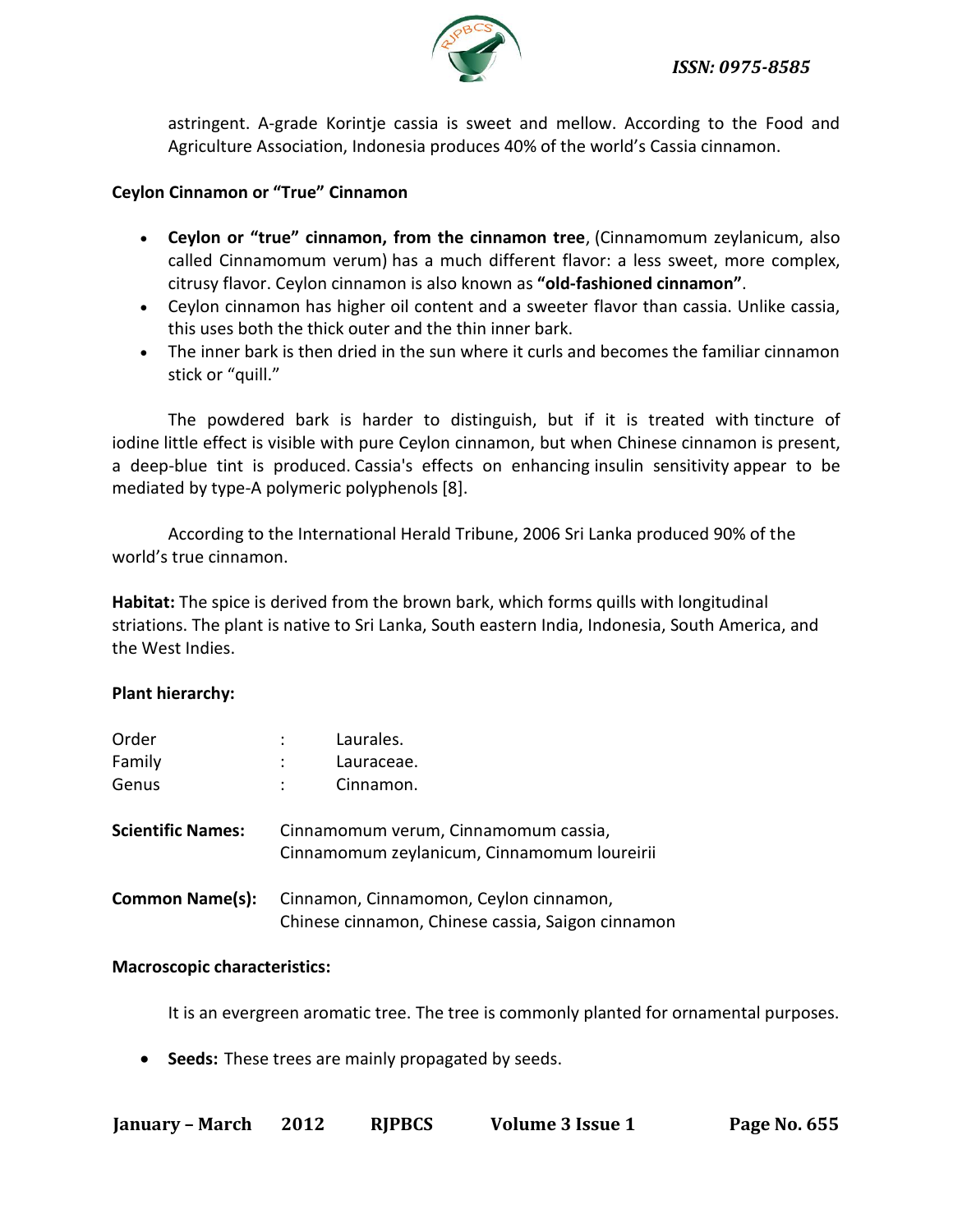*ISSN: 0975-8585*



- Bark: It is a golden red bark and thick up to 1.5 cm that is dried and is the cinnamon spice. Small or medium sized tree usually up to 20 – 40 ft.
- **Leaves:** These are oblong elliptic, ovate shapes dark glossy green and with a three prominent nerves from the base. Leathery and approximately 7 – 20 cm in length.
- **Flowers:** These are small in lax, yellow in colour, inconspicuous, paniculate.
- **Fruit**: Fruits are black, pulpy, aromatic, elliptical, drupes with single seed.
- **Hardiness:** The true cinnamon tree is subtropical or tropical. It will survive short frosts and temperatures to  $32^0$ F, but should be protected from hard freezes and prolonged cool weather.

| Category | Length          | Width          |
|----------|-----------------|----------------|
| Large    | $>12.5$ mm      | $>9.9$ mm      |
| Medium   | $8.5 - 12.5$ mm | $6.1 - 9.9$ mm |
| Small    | $< 8.5$ mm      | $< 6.1$ mm     |

#### **Table 1: Different Categories of Cinnamon Seeds**



**Fig 1: Different sizes of seeds of Cinnamon**



**Fig 2: Flowers Fig 3: Fruits**



## **Phytochemistry:**

One of the most popular spices used worldwide, cinnamon is known for its aromatic fragrance and sweet, warm taste. The spice is derived from the bark of an evergreen tree, which belongs to the family Lauraceae. Mostly cinnamon is used as a spice, cinnamon has great medicinal value. It has been found to be extremely helpful in the treatment of Type 2 diabetes mellitus [1], [42], [11] and insulin resistance. The scientific studies have proved that a variety of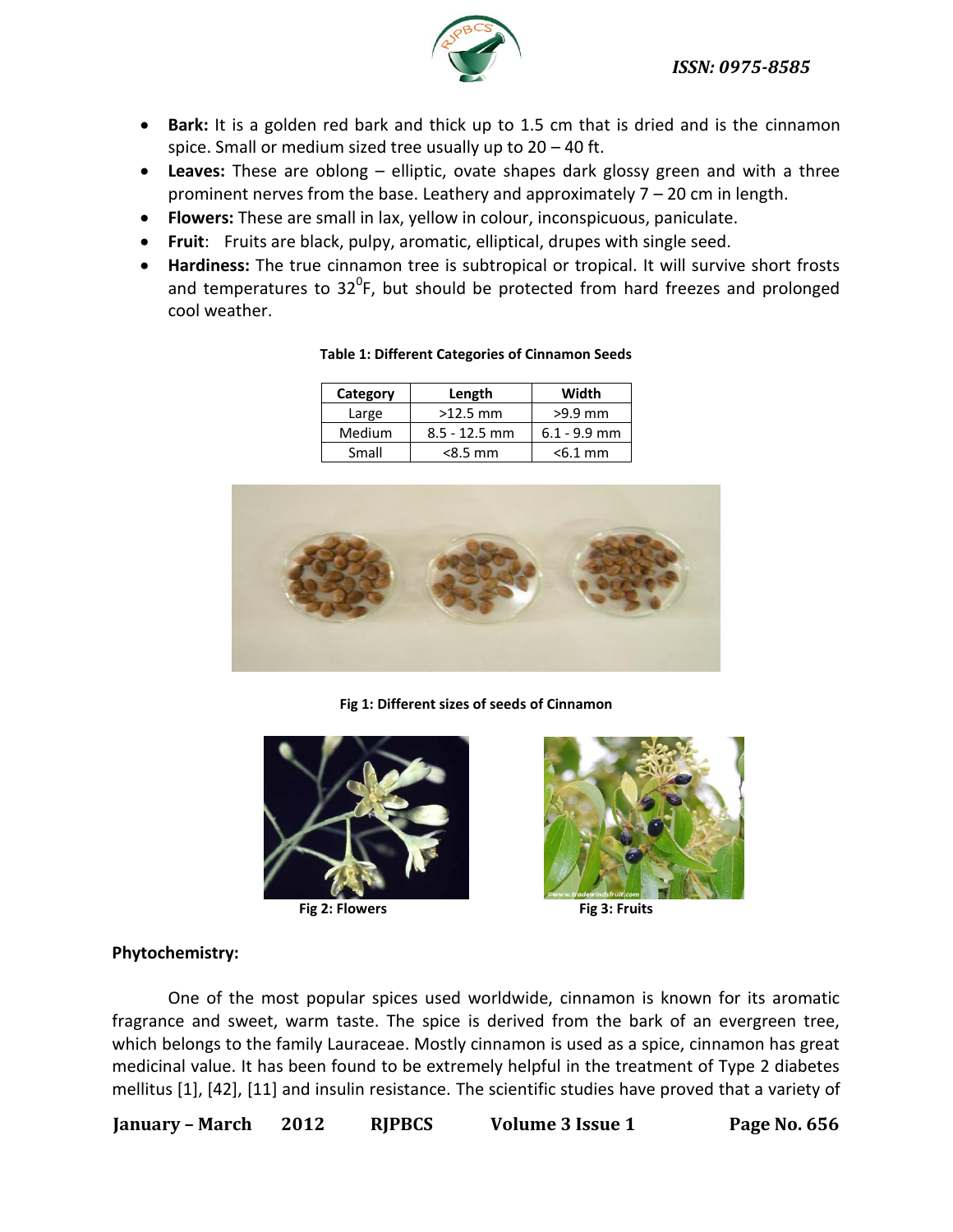

## *ISSN: 0975-8585*

biologically active chemicals have been found in Cinnamon which have immense medical potential. It contains a number of compounds, including essential oils that provide the spice's flavor.

| <b>Bark</b>                   | Cinnamldehyde - 65 to 80%                            |  |
|-------------------------------|------------------------------------------------------|--|
|                               | Eugenol $-5$ to 10%                                  |  |
| Leaves                        | Cinnamldehyde -1 to 5%                               |  |
|                               | Eugenol -70 to 95%                                   |  |
| Root Bark                     | Camphor-60%                                          |  |
| Fruit                         | Trans – cinnamyl acetate and $\beta$ - caryophyllene |  |
| Cinnamomum zeylanicum buds    | Terpene hydrocarbons - 78%                           |  |
|                               | Alpha Bergamotene - 27.38%                           |  |
|                               | Alpha - Copaene - 23.05%                             |  |
|                               | Oxygenated terpenoids - 9%                           |  |
| Cinnamomum zeylanicum flowers | (E)-Cinnamyl acetate - 41.98%                        |  |
|                               | Trans-alphabergamotene - 7.97%                       |  |
|                               | Caryophyllene oxide - 7.2%                           |  |

#### **Table 2: Constituents of Cinnamon**

Other compounds which are present in lesser percentages those are Cinnamic acid, Hydroxyl Cinnamaldehyde, Cinnamyl alcohol, Coumarin, Cinnamyl acetate, Borneol etc.

Chemical Structures of some important chemical constituents of Cinnamon are



**Figure 4: Chemical structures of the active compounds of Cinnamon**

#### **Cinnamon Nutrition Facts:**

Cinnamon contains proteins, carbohydrates, vitamins (A, C, K, B3), Minerals like Calcium, Iron, Magnesium, Manganese, Phosphorous, Sodium, Zinc, Choline.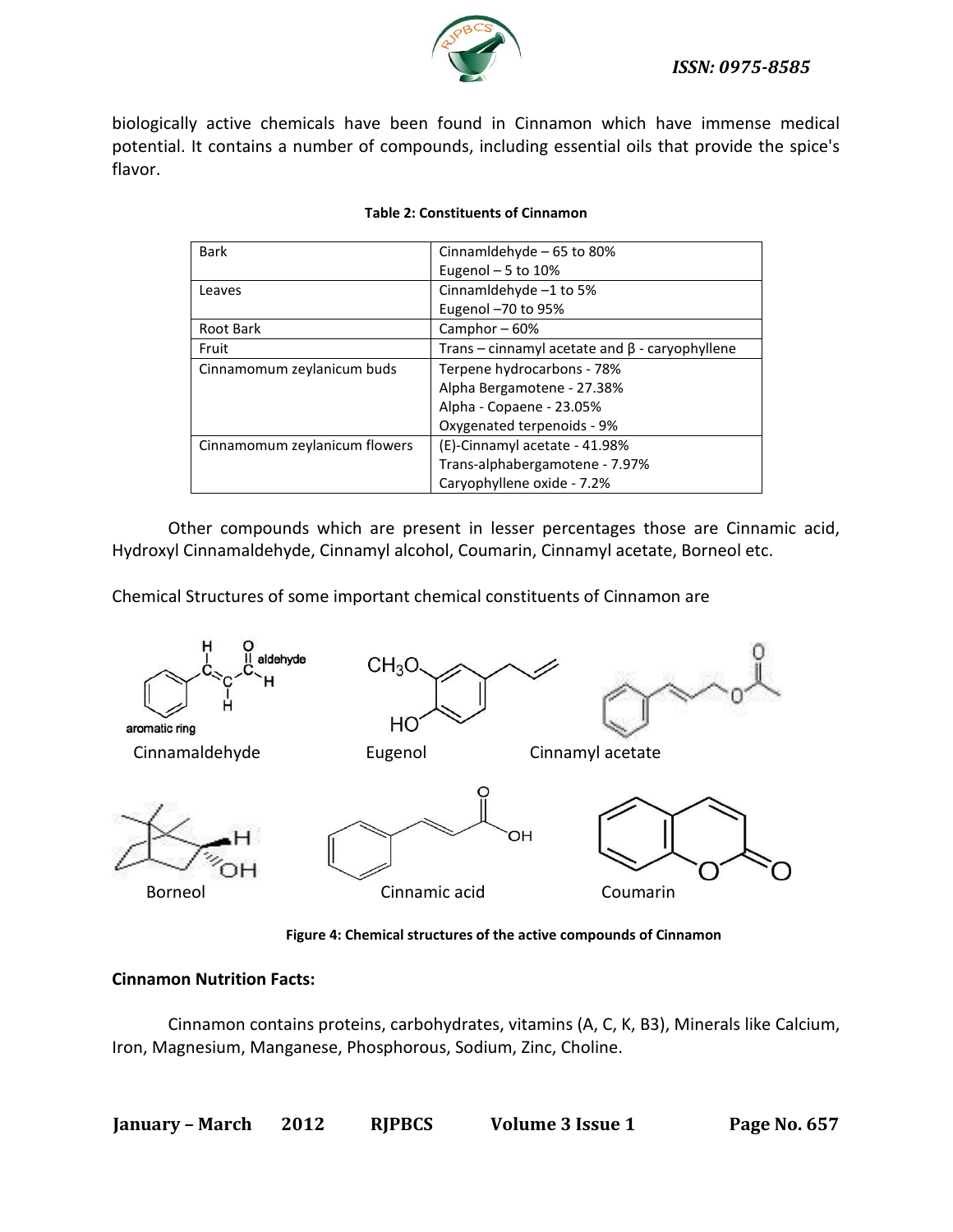

## *Choline*

Consuming cinnamon also provides our body with a trace amount of choline. This nutrient helps our brain to synthesize acetylcholine, a chemical used in nerve cell communication. It also helps the body metabolize fats, makes up a part of healthy cell membranes and helps drive a number of chemical reactions within your cells. Consuming 1 table spoon of cinnamon provides our body with 0.9 mg of choline.

# **Uses and Benefits Cinnamon**

## **Ayurvedic uses:**

- In Ayurvedic medicine Cinnamon oil is used for rheumatism, aching joints and stiffness. It is also used for toothache and sore gums.
- Ayurvedic makes use of Cinnamon for the respiratory tract and urinary problems.
- It is a good addition to tea for coughs and colds and is sometimes used in steam inhalations for respiratory conditions.

## **Medicinal uses:**

Cinnamon is the best spice available in terms of its nutrition and health. It contains unique healthy and healing property due to the presence of active components. The health benefits may also come from eating Cinnamon. Those are

- **1. Lowers Cholesterol:** Cinnamon may significantly lower LDL (Low Density Lipo Protein) or "bad" cholesterol and triglycerides and total cholesterol.
- **2. Reduces blood sugar levels** and treating Type 2 Diabetes [1], [11], [42]. By taking as little as ½ teaspoon of cinnamon per day it can improves the insulin resistance and it can help in weight control.
- **3. Heart Disease:** The calcium and fibre which are present in cinnamon provides protection against heart diseases. Cinnamon in the food helps those suffering from coronary artery disease and high blood pressure.
- **4. Fights Cancer:** Cinnamon reduced the proliferation of leukaemia [15] and lymphoma cancer cells. Due to the presence of calcium and fibre in cinnamon which can help to remove bile, which prevents damage to colon cells, thus prevents colon cancer [31], [34].
- **5. Mouth freshener:** Small pieces of cinnamon can be chewed or gargled with cinnamon water which serves as a good mouth freshener.
- **6. Cures Respiratory Problems:** Cinnamon is very useful home remedy for common or severe colds. It will cure most chronic cough, cold and clear the sinuses.
- **7. Brain Tonic:** Cinnamon boosts the activity of the brain and hence acts as a good brain tonic. It helps in removing nervous tension and memory loss**.**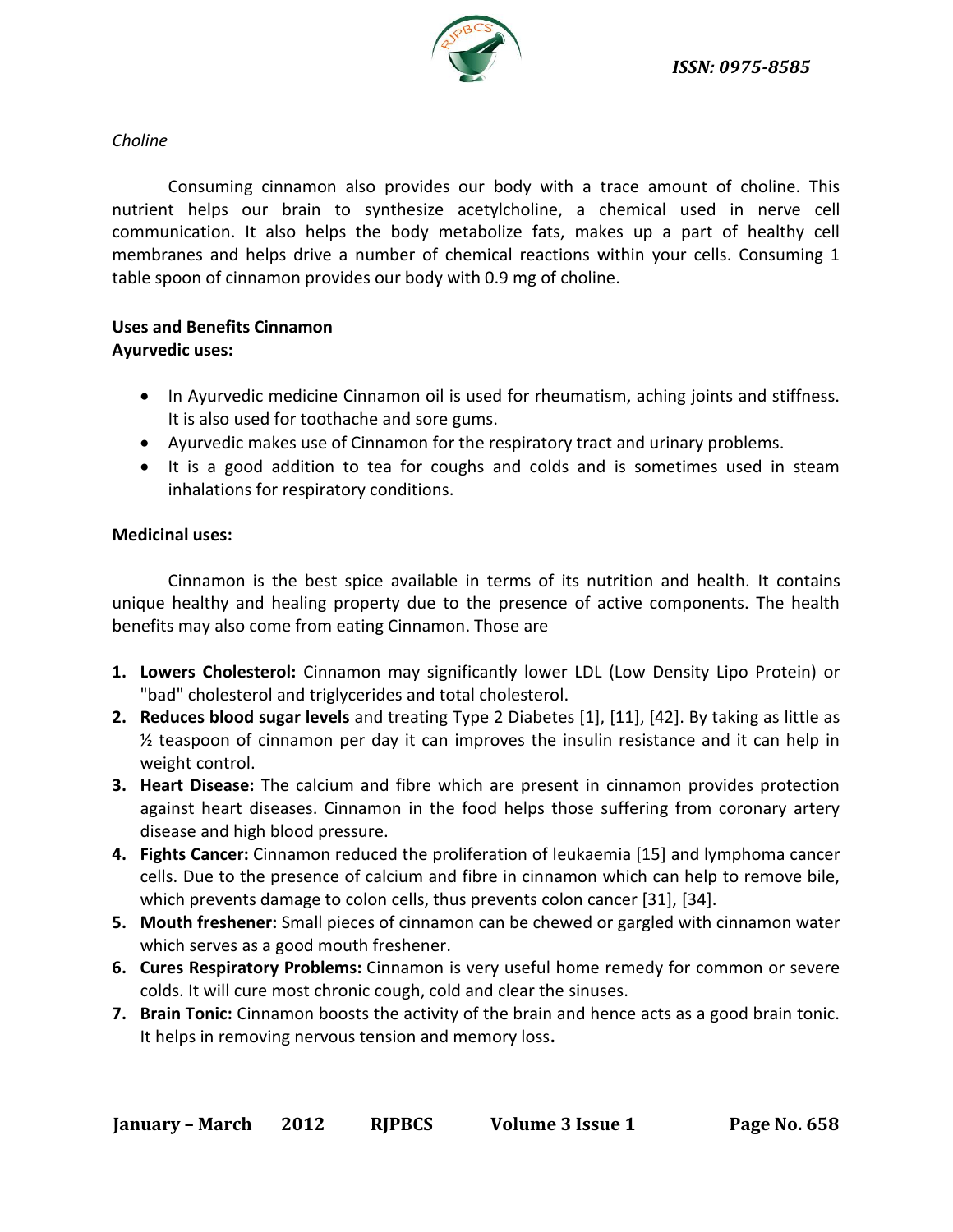

- **8. Infections:** Due to its antifungal [19], [33], [36], [41] antibacterial [3], [19], [32], [35], [45] antiviral, antiparasitic and antiseptic properties [23] it is effective in fighting vaginal yeast infections, oral yeast infections and stomach ulcers and head lice.
- **9. Eases menstruation cycles:** Cinnamon has also been found useful for women's health as it helps in providing relief from menstrual cramping and other feminine discomforts.
- **10. Birth Control:** Cinnamon also helps in natural birth control. Regular consumption of cinnamon after child birth delays menstruation and thus helps in avoiding conception.
- **11. Breastfeeding:** It is also believed that cinnamon aids in the secretion of breast milk.
- **12. Reduces Arthritis Pain:** Cinnamon spice contains anti-inflammatory compounds [20], [24], [49] which can be useful in reducing pain and inflammation associated with arthritis.
- **13. Digestive Tonic**: Cinnamon is very effective for indigestion, nausea, vomiting, upset stomach, diarrhoea and flatulence. It is very helpful in removing gas from the stomach and intestines. It also removes acidity, diarrhoea and morning sickness. It is often referred to as a digestive tonic.
- **14. Reduces Urinary tract infections:** People who eat cinnamon on a regular basis report a lower incidence of urinary tract infections. Cinnamon is diuretic in nature and helps in secretion and discharge of urine.
- **15. Anti clotting Actions:** The Cinnamaldehyde in cinnamon helps prevent unwanted clumping of blood platelets.
- **16. Natural Food Preserver:** When added to food, it prevents bacterial growth and food spoilage, making it a natural food preservative.
- **17. Headaches and migraine:** Headache due to the exposure to cold wind is readily cured by applying a thin paste of powdered cinnamon mixed in water on the forehead.
- **18. Pimples and Blackheads:** Cinnamon helps in removing blood impurities. Therefore it is often recommended for pimples.
- **19. Thinning of the blood and improves blood circulation:** Cinnamon is a blood thinning agent which also acts to increase circulation. Significantly reduce the chance of getting a heart attack by regularly consuming cinnamon.
- **20. Toning of tissues:** Cinnamon may have the ability to tone and constrict tissues in the body.
- **21. Muscle and joint pain relief:** Those who eat cinnamon on a regular basis often report that their muscle and joint pain, as well as stiffness, is reduced or even eliminated.
- **22. Immune System:** Honey and cinnamon paste is good for boosting the immune system, removing regular fatigue and increasing the longevity of an individual. It is also known to have anti-aging properties.
- **23. Itching:** Paste of honey and cinnamon is often used to treat insect bites.
- **24. Healing:** Cinnamon helps in stopping bleeding. Therefore it facilitates the healing process.
- **25.** Cinnamon which inhibits development of Alzheimer's disease [8].
- **26.** Recent research documents observed that anti-melanoma activity of Cinnamaldehyde [5].
- **27.** Cinnamon leaf oil has been found to be very effective in killing mosquito larvae.

## **Food Industry:**

It is widely used in cakes, chocolates, and other baked recipe, especially apples and peals.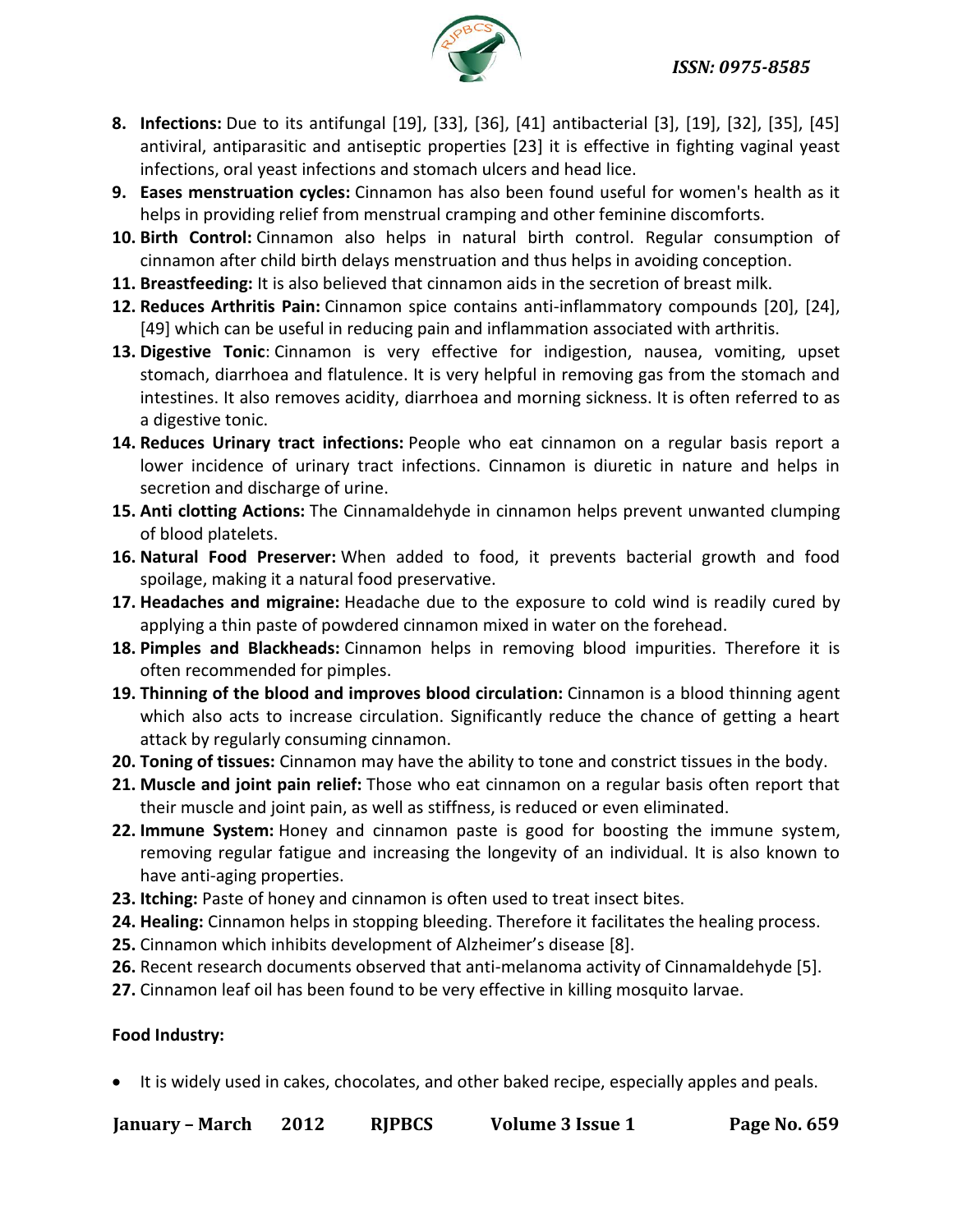

- It is also used in mulled wines, creams and syrups.
- It is used in dessert dishes.

## **Pharmacological Activities:**

Different biological activities of Cinnamon in various In vitro and In vivo test models have been carried out based on the presence of active components. A summary of the findings of some of the pharmacological studies is presented below.

| Pharmacological         | Type of extract                  | Laboratory animal/organism       | <b>References</b> |
|-------------------------|----------------------------------|----------------------------------|-------------------|
| activity                |                                  | used                             |                   |
| Antioxidant             | 1) Ethanolic extract             | 1) Rats                          | 29                |
|                         | 2) Methanol extract              |                                  | 14                |
|                         | 3) Bark Oil                      |                                  | 9,10              |
| Antimicrobial           | 1) Bark powder                   | 1) Bacillus subtilis, B.cereus   |                   |
|                         | Ethanol extract                  | 2) Staphylococus aureus,         | 6                 |
|                         | 2) Root oil                      | Escherichia coli,                |                   |
|                         |                                  | Pseudomonas aeruginisa           | 40                |
| Anti-inflammatory       | 1) Bark powder                   |                                  |                   |
|                         | a. Ethanolic extract             | Rats                             | 20                |
|                         | b. Methanolic extract            | Rats                             | 24                |
|                         | 2) Oil from Twigs of Cinnamon    | Murine macrophage cell line      | 49                |
|                         |                                  | &HepG2 cells, Human hepato       |                   |
|                         |                                  | cellular, carcinoma cell line    |                   |
| Anti-bacterial          | 1) Leaf oil                      | E.coli,                          | 35                |
|                         |                                  | Pseudomonas aeruginisa,          |                   |
|                         |                                  | Enterococcus faecalis.           | 3                 |
|                         | 2) Cinnamon stick                | Bacillus cereus, E.coli,         |                   |
|                         |                                  | Salmonella anaticum.             | 45                |
|                         | 3) Essential oil                 | Bacillus cereus grown in carrot  |                   |
|                         |                                  | broth                            | 32,19             |
| Anti-fungal             | Leaf oil                         | 1) Laetiporus sulphreus,         | 36                |
|                         |                                  | Coriolus versicolor.             |                   |
|                         |                                  | 2) Pencillium roqueforti,        | 41                |
|                         |                                  | P.corylophilum, Aspergillus      |                   |
|                         |                                  | flavus.                          |                   |
|                         |                                  | 3) Trametes versicolor, lenzites | 33                |
|                         |                                  | betulina, L.sulphureus.          | 19                |
| Anti-cancer (colorectal | 1) Aqueous extract               | 1) Mice                          | 34,39             |
| cancer)                 | 2) Alcoholic extract of Cinnamon | 2) Human cancer cell lines       | 31                |
|                         | leaf                             |                                  |                   |
| Anti-diabetic           | 1) Cinnamon sticks               |                                  | $\mathbf{1}$      |
|                         | 2) Bark extract                  | Mice                             | 42                |
|                         | 3) Casssia and Zeylanicum Bark   | Rats                             | 11                |
|                         | extract                          |                                  |                   |
| Anti-obesity            |                                  |                                  | $\overline{2}$    |
| Anti leukemic           | Cinnamon extract                 | Type 2 diabetic patients         | 15                |
| Anti allergic           |                                  |                                  | 26,30,44          |

#### **Table 3: Pharmacological studies of Cinnamon**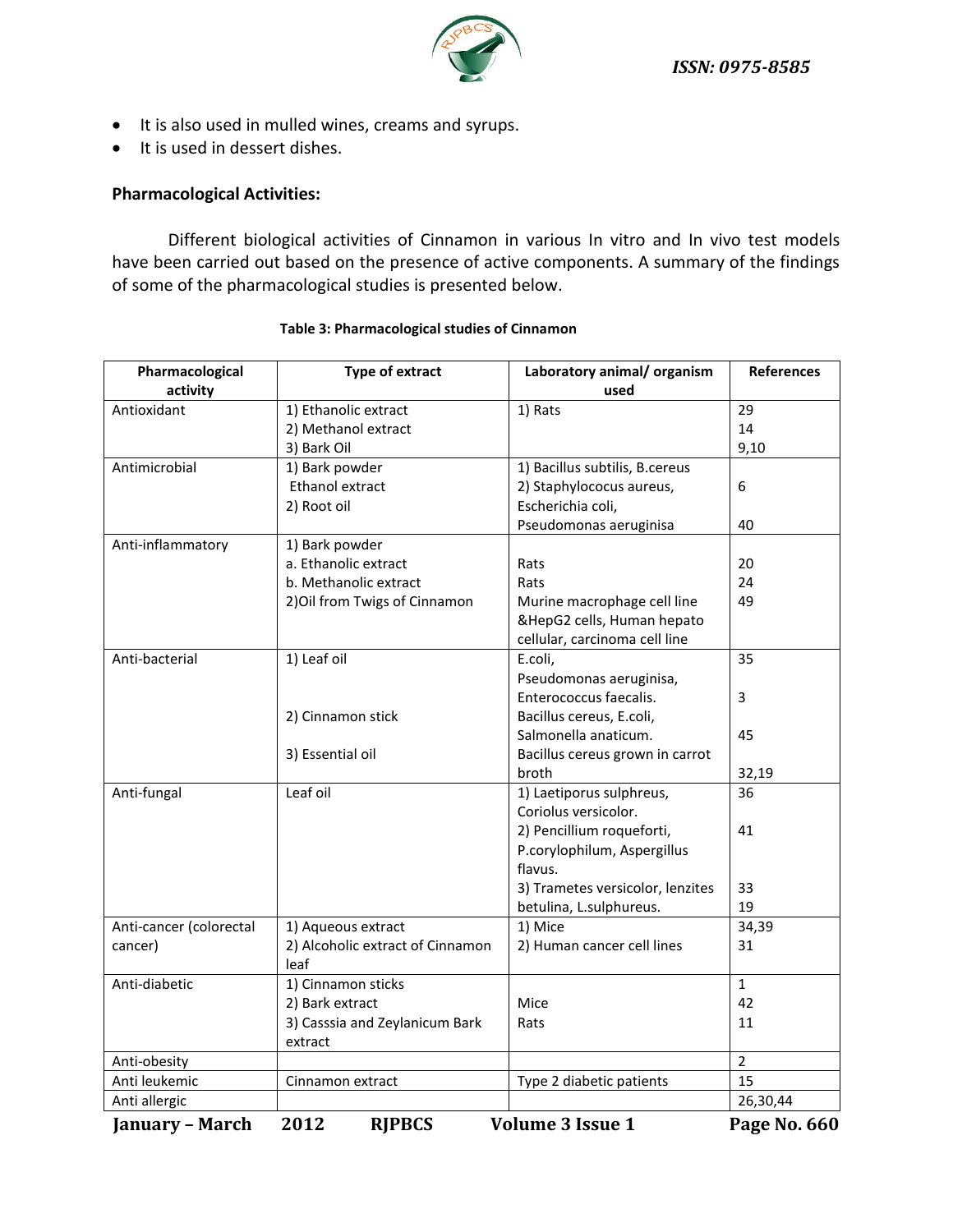

| Anti HIV activity    | Acetone and Ethanolic70%     |                               | 47 |
|----------------------|------------------------------|-------------------------------|----|
|                      | extracts                     |                               |    |
| Anti mutagenic       | Water, Methanol, Acetone and | Salmonella typhimurium        | 16 |
|                      | ethyl acetate extracts of    |                               |    |
|                      | Cinnamon fruit               |                               |    |
| Cytotoxic effect     | 1) Leaf essential oil        | 1) Human leukemia cell lines  | 25 |
|                      | (C. osmophloeum)             | U937, K562 Hep-1              |    |
|                      | 2) Petroleum ether and       | 2) KB & L1210 cell cultures   | 7  |
|                      | Chloroform extract           |                               |    |
|                      | (C.zeylanicum)               | 3) Human cancer cell          |    |
|                      | 3) Essential oil             |                               | 48 |
| Genotoxic effect     | Cinnamon bark oil            | HCT 116 colon cells           | 12 |
| Nematicidal activity | 1) Leaf and Bark oils        | 1) Bursaphelenchus xylophilus | 17 |
|                      |                              | 2) Meloidogyne javanica       |    |
|                      | 2) Ethanol extract           | (Treub)                       | 37 |
|                      | 3) Essential oil             | 3) Pine wood nematode         |    |
|                      |                              | (Bursaphelenchus xylophilus)  | 27 |
| Anti septic          | Leaf oil                     |                               | 23 |
| Anti parasitic       | 1) C.verum essential oil     | Pseudomonas aeruginisa,       | 4  |
|                      |                              | Staphylococus aureus          |    |
|                      | 2) spice oil                 |                               | 18 |
|                      | 3) Essential oil             |                               | 13 |
| Anti fagocytic       | Leaf oil                     |                               | 23 |
| Alzheimer's Disease  | Aqueous extract of           |                               | 8  |
|                      | C. zeylanicum                |                               |    |

## **CONCLUSION**

Medicinal plants are the richest bioresource of drugs for traditional systems of medicine, modern medicines, Nutraceuticals, food supplements, folk medicines, pharmaceutical intermediates and chemical entities for synthetic drugs. Aromatic plants are a source of fragrances, flavours, cosmeceuticals, health beverages and chemical terpenes. Medicinal plants are important for pharmacological research and drug development. Over three-quarters of the world population relies mainly on plants and plant extracts for health care. One fifth of all the plants found in India are used for medicinal purpose. Out of these the bark of Cinnamon is widely used as a spice due to its distinct odour of different compounds. The detailed information as presented in this review on its Phytochemistry and various pharmacognistic and pharmacological properties of the spice. Moreover the mechanisms of some compounds are identified so far. Hence extensive research is required to find out the mechanism of action of other compounds in cinnamon and exploit their therapeutic potential to combat various diseases. Therefore, Cinnamon plays an important role in modern system of medicine as a multipurpose medicinal spice.

#### **REFERENCES**

[1] Aynur Buyukbalci Sedef Nehir EI. Plant Foods Hum Nurt 2008; 63: 27-33.

[2] Bharat B, Aggarwal. NIH public Access, Annu Rev Nutr 2010; 30: 173-199.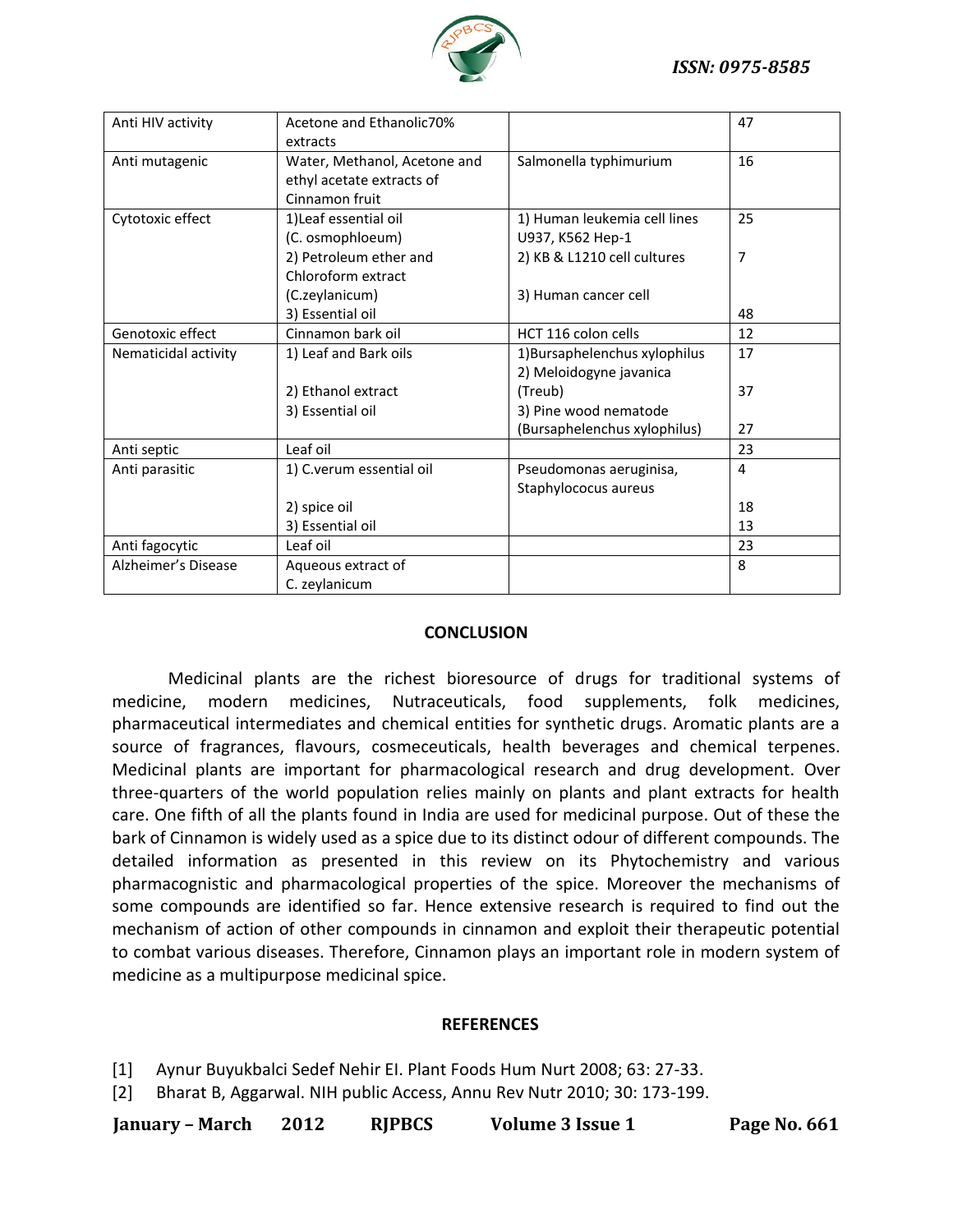

- [3] Binshan, Yi-Zhong Cai, Jhon D. Brooks, and Harold Corke. J Agri and Food Chem 2007; 55(14): 5484-5490.
- [4] Bouhdid S, Abrini J, Amensown M, Zhiri A, Espuny MJ and Manresa A. J Appl Microbial 2010; 109: 1139-1149.
- [5] Christopher M Cabello, Warner B Bair, Sarah D Lamore, Stephanie Ley, Alexandra S Bause, Sara Azimian, and Georg T. Wondrak Free Radical Biology and Medicine 2009; 46(2): 220– 231.
- [6] Charu Gupta, Amar P, Garg, Ramesh C, Uniyal and Archana Kumari. Afri J Microbio Res 2008; 2(9): 247-251.
- [7] Chulasiri MU, Picha P, Rienkijakan M and Preechanukool K. Pharmaceutical Biology 1984; 22: 177-180.
- [8] Dylan W Petersona, Roshni C Georgea, Francesca Scaramozzino, Nichole E LaPointe, Richard A Anderson, Donald J Graves and John Lew. J Alzheimer's Disease 2009; 17: 585– 597.
- [9] El-Baroty GS, Abd El-Baky HH, Farag RS and Saleh MA. Afri J Biochem Res 2010; 4(6): 167- 174.
- [10] Erich Schmidt. Jeobp 2006; 9(2): 170 182.
- [11] Eugen J. Verspohl, Katrin Bauer and Eckhalnd Needdermann. Phytotherapy Res 2005; [19\(3\):](http://onlinelibrary.wiley.com/doi/10.1002/ptr.v19:3/issuetoc) 203–206.
- [12] Georg Thomas Wondrak, Nicole F. Villeneuve, Sarah D. Lamose, Alexandra S, Bause, Tao Jiang and Dona D.Zhang. Molecules 2010; 15: 3338-3355.
- [13] Hili P, Evans CS and Veness RG. lett. Appl. Microbiol 1997; 24: 269-275.
- [14] Hung-Der Jang, Ku-Shang Chang, Yung-Sheng Huang, Chuan-Liang Hsu, Sheng-Hsien Lee and Min-Sheng Su. Food Chemistry 2007; 103: 749–756.
- [15] James South MA. Vitamin Research News 2004 18: 800-877.
- [16] Jayaprakasha GK, Negi PS, Jena BS and Jagan L Mohan Rao. J food composition analysis 2007; 20: 330-336.
- [17] Jeong-Ok kong, Sang-myung lee,Yil-Seong Moon, Sang-Gil Lee and Young-Joon Ahn. J Nematology 2007; 39(1): 31-36.
- [18] Juglal S, Govinden R and Odhav B. J Food Prot 2002; 65: 683-687.
- [19] Kalemba D and Kunicka A. Med Chem 2003; 10: 813–829.
- [20] Kalpana Joshi1, Shyam Awte, Payal Bhatnagar, Sameer Walunj, Rajesh Gupta, Swati Joshi, Sushma Sabharwal, Sarang Bani and Padalkar AS. Res Pharmaceutical Biotech 2010; 2(2): 14-21.
- [21] Kinsella JE, Frankel E, German B and Kanner J. Food Technol 1993; 47: 85-89.
- [22] Liesel Brenda GENDE, Ignazio FLORIS, Rosalia FRITZ and Martin Javier EGUARAS. Bulletin of Insect logy 2008; 61(1): 1-4.
- [23] Mallavarapu RG, Ramesh S, Chandrasekhara RS, Rajeswara R, Kaul PN and Bhattacharya AK. Flavour and Fragrance J 1995; 10: 233-286.
- [24] Muthaih Maridass. Ethnobotanical Leaflets 2008; 12: 494- 498.
- [25] Mingfu Wang, Shengmin Sang, Lucy Sun Hwang, Chi-Tang Ho. ACS symposium series 2006; 925(23):299-313.
- [26] Nagi H, Shimazawa T, Matsuura N and Koda A. Jpn J pharmacol 1982; 32: 813-822.